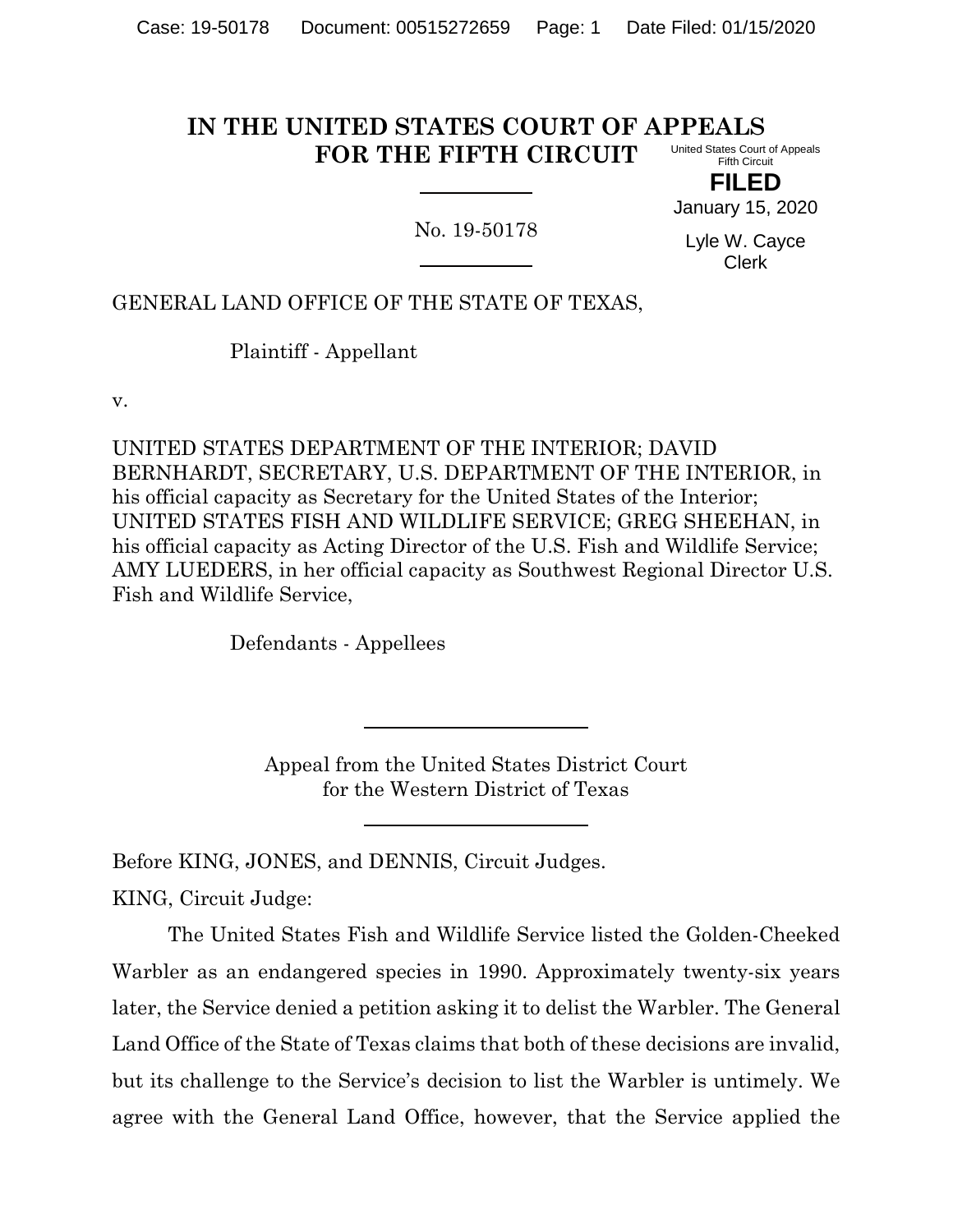incorrect standard when reviewing the delisting petition. Consequently, we conclude that the Service's decision denying the delisting petition was arbitrary and capricious, vacate that decision, and remand to the Service for further proceedings.

**I.**

The General Land Office identifies three issues associated with the Service's decision to list the Warbler and its decision to deny the delisting petition. First, the General Land Office contends that the Service violated the Endangered Species Act (ESA), Pub. L. No. 93-205, 87 Stat. 884 (1973) when it listed the Warbler as endangered, because the Service never designated the Warbler's critical habitat. Second, the General Land Office argues that both of the Service's decisions concerning the Warbler violated the National Environmental Policy Act (NEPA), Pub. L. No. 91-190, 83 Stat. 852 (1970). Third, the General Land Office asserts that the Service violated the ESA and its implementing regulations when reviewing the delisting petition. Because of the central role the ESA and NEPA play in the General Land Office's claims, we begin by describing how those statutes operate.

### **A. The Endangered Species Act**

The ESA affords certain protections to endangered and threatened species. 16 U.S.C. §§ 1533, 1536, 1538, 1539. An endangered species is defined as "any species which is in danger of extinction throughout all or a significant portion of its range," *id.* § 1532(6), while a threatened species is "any species which is likely to become an endangered species within the foreseeable future," *id.* § 1532(20). The ESA lists five biological factors that can cause a species to be endangered or threatened:

(A) the present or threatened destruction, modification, or curtailment of its habitat or range;

(B) overutilization for commercial, recreational, scientific, or educational purposes;

2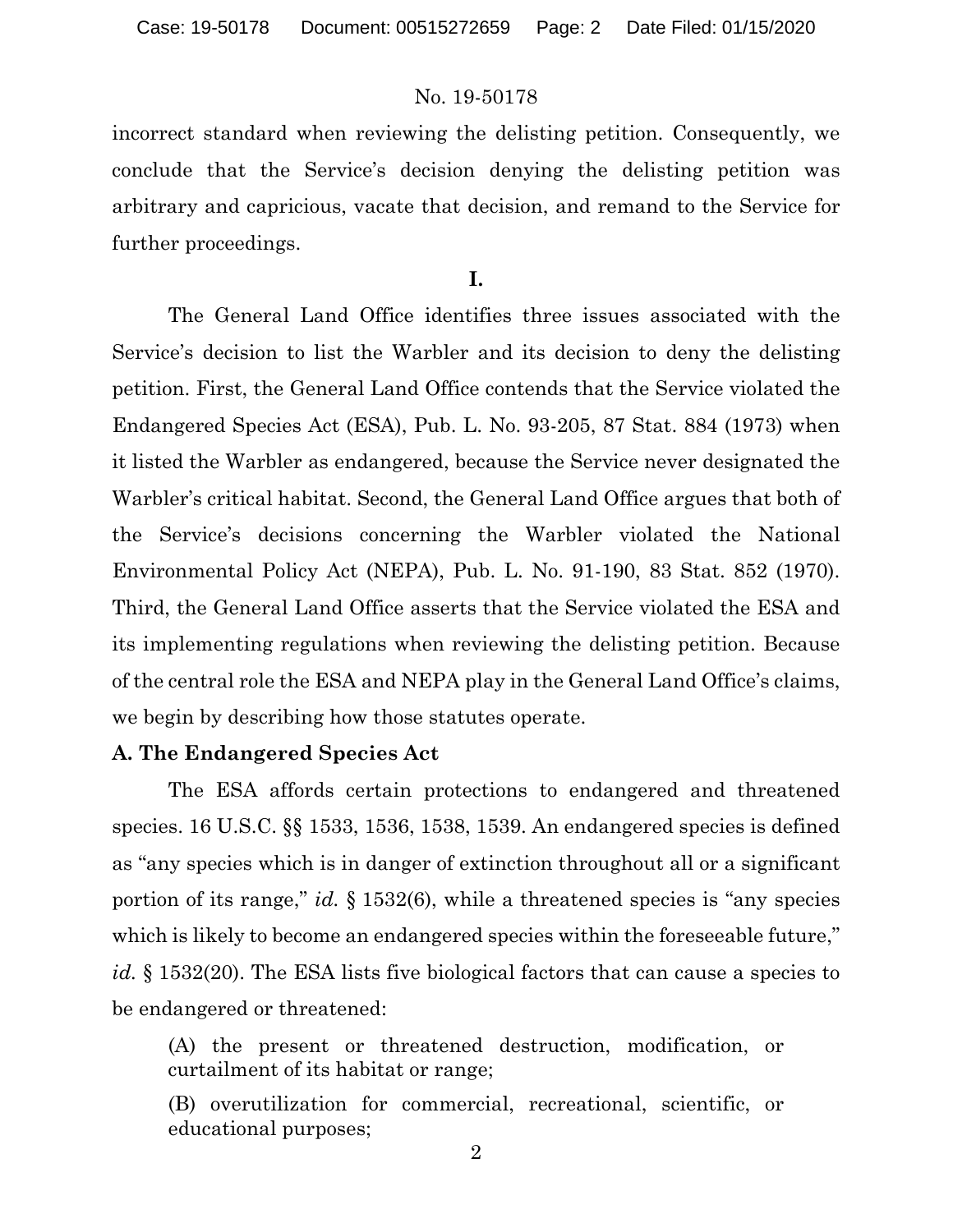(C) disease or predation;

(D) the inadequacy of existing regulatory mechanisms; or

(E) other natural or manmade factors affecting its continued existence.

16 U.S.C. § 1533(a)(1). Whether a species is endangered or threatened is determined "solely on the basis of the best scientific and commercial data available . . . after conducting a review of the status of the species and after taking into account" existing conservation efforts. *Id.* § 1533(b)(1)(A). Similarly, determinations regarding the critical habitat of a species must be determined "on the basis of the best scientific data available and after taking into consideration the economic impact, the impact on national security, and any other relevant impact, of specifying any particular area as a critical habitat." *Id.* § 1533(b)(2); *see also id.* § 1532(5)(A) (defining critical habitat).

Determinations regarding whether a species is endangered or threatened are made through a modified form of notice-and-comment rulemaking. 16 U.S.C. § 1533(b)(4). As relevant to this case, upon publication of a final determination that a species is endangered or threatened, its critical habitat should, "to the maximum extent prudent and determinable," be designated "concurrently with" that publication. *Id.* § 1533(a)(3)(A). Even if the critical habitat of an endangered or threatened species is not designated concurrently, it must be designated, "to the maximum extent prudent," within two years of publication of the proposed rule classifying the species. *Id.*  $§ 1533(b)(6)(C)(ii).$ 

The ESA directs the Secretary of the Interior to publish and maintain lists of all endangered and all threatened species. 16 U.S.C. § 1533(c)(1). These lists "shall . . . specify with respect to each such species over what portion of its range it is endangered or threatened, and specify any critical habitat within such range." *Id.* The ESA calls for, "at least once every five years, a review of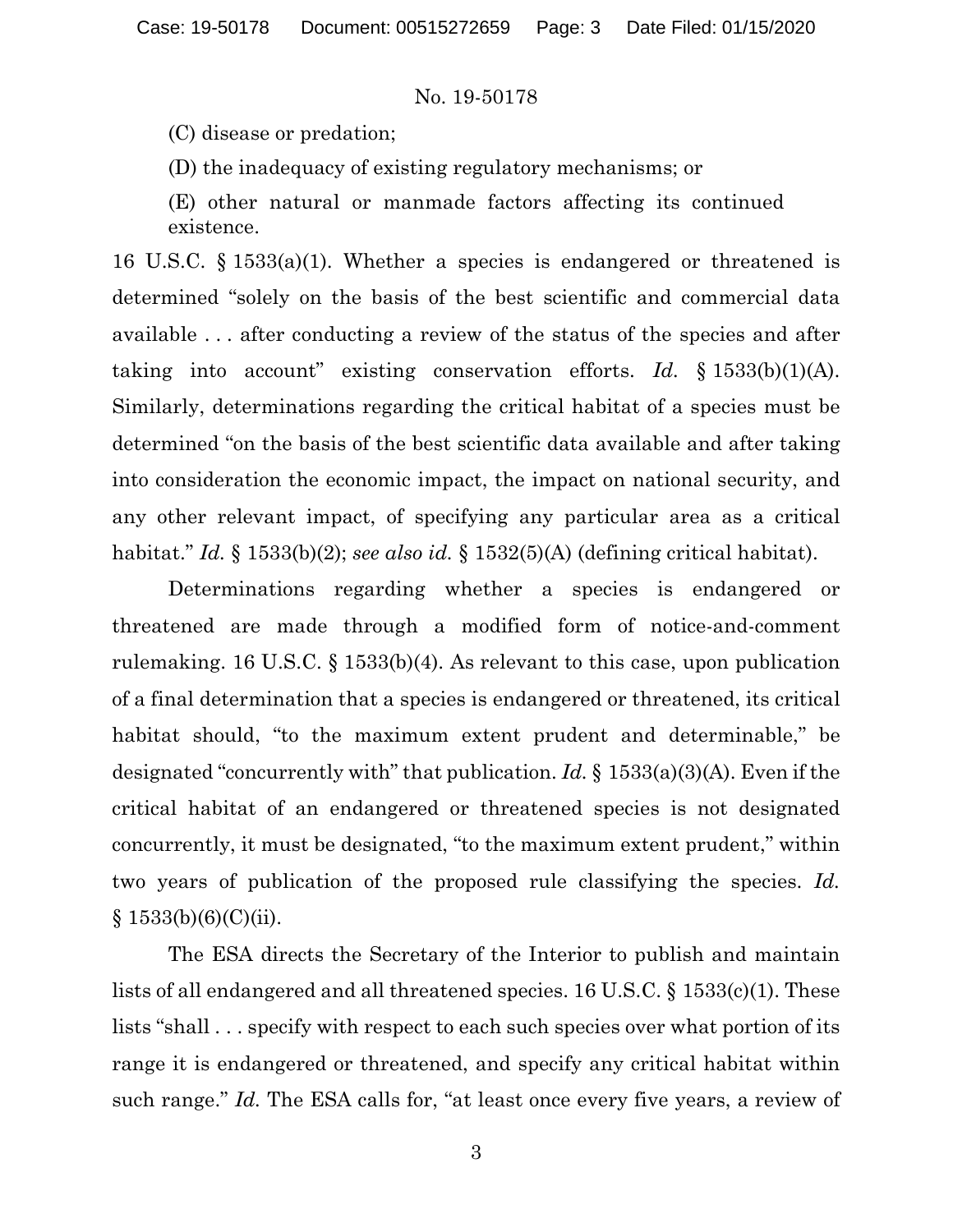$\overline{a}$ 

### No. 19-50178

all species included in a list which is published pursuant to [the ESA] and which is in effect at the time of such review." *Id.* § 1533(c)(2)(A). Following this review, the ESA requires a determination of whether any species should be removed from the lists or moved from one list to the other. *Id.* § 1533(c)(2)(B). Such a determination is made "in accordance" with the provisions governing an initial decision to list a species. *Id.* § 1533(c)(2).

Any interested party can petition to add or remove a species from these lists. 16 U.S.C. § 1533(b)(3). Within ninety days of receiving such a petition, there should, "[t]o the maximum extent practicable," be a finding "as to whether the petition presents substantial scientific or commercial information indicating that the petitioned action may be warranted." *Id.* § 1533(b)(3)(A). If this ninety-day finding is negative, then it is subject to judicial review. *Id.*  $\S 1533(b)(3)(C)(ii)$ . If the ninety-day finding is positive, then the status of the species must be reviewed. 16 U.S.C.  $\S$  1533(b)(3)(B). This review, called a twelve-month review, is followed by a finding regarding whether the petitioned action is warranted, which must be made within twelve months of the petition's receipt. *Id.* The ESA does not provide details regarding what constitutes substantial information, the amount of information required for a positive ninety-day finding, but implementing regulations fill that void. Specifically, when the Service denied the petition to delist the Warbler, then-applicable regulations<sup>[1](#page-3-0)</sup> defined substantial information as "that amount of information that would lead a reasonable person to believe that the measure proposed in the petition may be warranted." 50 C.F.R. § 424.14(b)(1) (2014).

<span id="page-3-0"></span><sup>&</sup>lt;sup>1</sup> After the Service denied the delisting petition, the regulations implementing the ESA petition process changed significantly. Substantial scientific or commercial information is now defined as "credible scientific or commercial information in support of the petition's claims such that a reasonable person conducting an impartial scientific review would conclude that the action proposed in the petition may be warranted." 50 C.F.R.  $§$  424.14(h)(1)(i).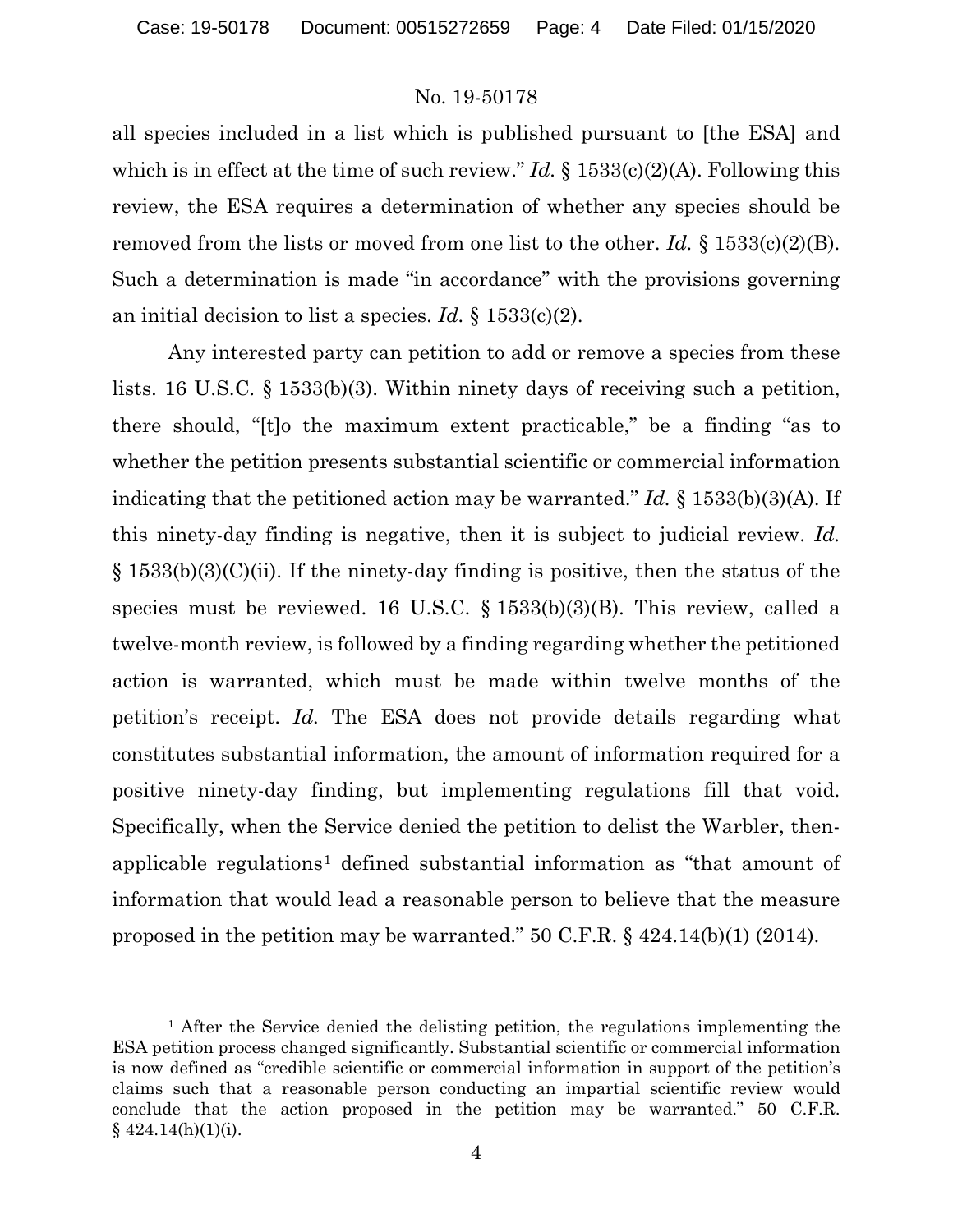### **B. The National Environmental Policy Act**

Congress passed NEPA "to promote human welfare by alerting governmental actors to the effect of their proposed actions on the physical environment." *Metropolitan Edison Co. v. People Against Nuclear Energy*, 460 U.S. 766, 772 (1983). Under NEPA, federal agencies must include an environmental impact statement in every "recommendation or report on . . . major Federal actions significantly affecting the quality of the human environment." 42 U.S.C. § 4332(C); *accord City of Dallas v. Hall*, 562 F.3d 712, 717 (5th Cir. 2009). An environmental impact statement is "a detailed statement by the responsible official" regarding, among other things, the "environmental impact of the proposed action" and "any adverse environmental effects which cannot be avoided should the proposal be implemented." 42 U.S.C. § 4332(C).

Regulations promulgated by the Council on Environmental Quality instruct agencies on how to determine whether an environmental impact statement is necessary for a particular proposed action, i.e., whether the proposed action has a significant impact on the human environment. *Coliseum Square Ass'n v. Jackson*, 465 F.3d 215, 224 (5th Cir. 2006). Under those regulations, agencies generally perform an environmental assessment, a "rough cut, low-budget environmental impact statement," to determine whether a full-blown environmental impact statement is necessary. *City of Dallas*, 562 F.2d at 717; *accord* 40 C.F.R. § 1508.9(a)(1). If, as a result of an environmental assessment, an agency concludes that an environmental impact statement is not necessary, the agency issues a finding of no significant impact, "indicating that no further study of environmental impacts is warranted. *City of Dallas*, 562 F.3d at 718. In essence, agencies usually prepare environmental assessments to determine whether proposed actions will have *any* significant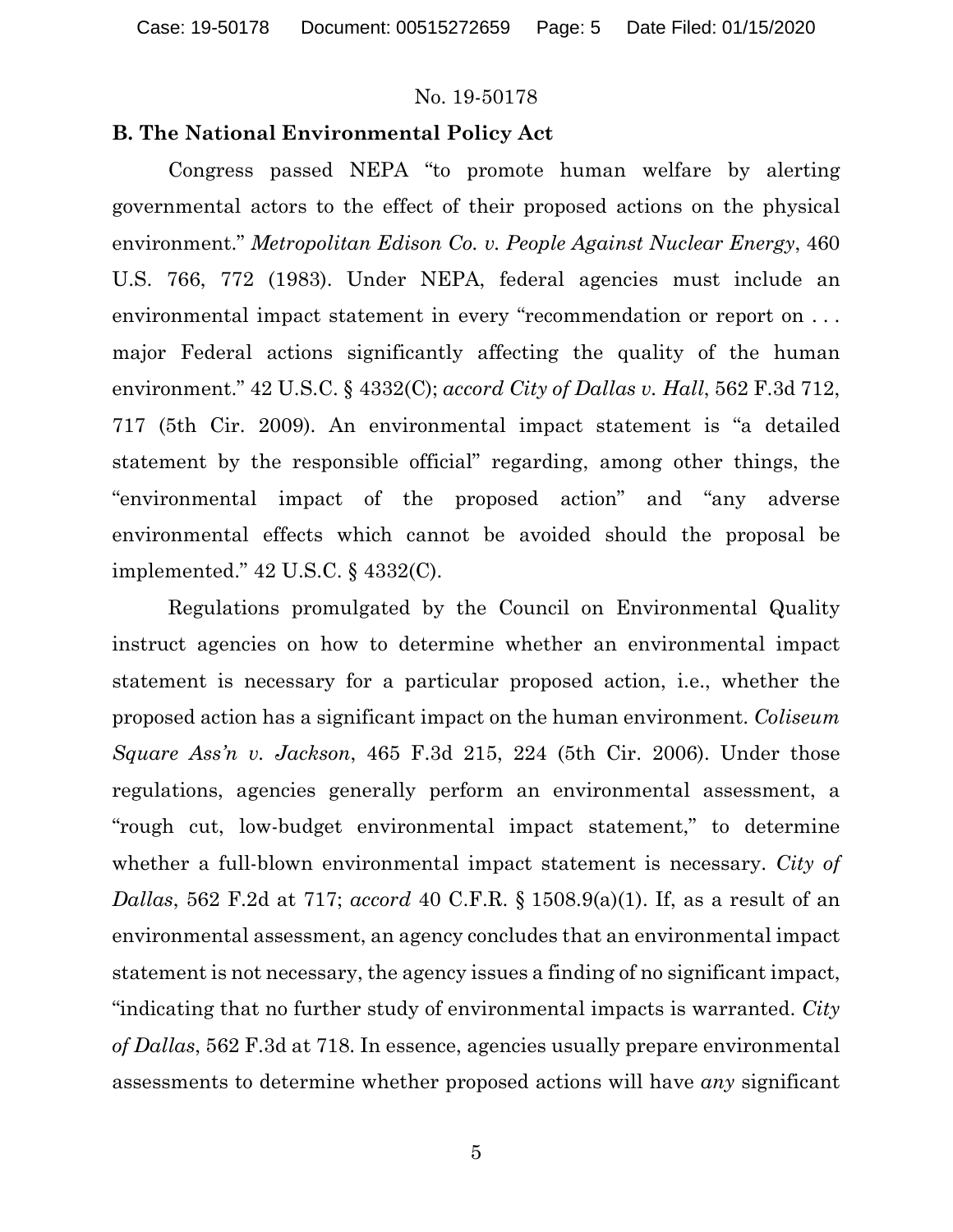environmental effects, in which case agencies prepare environmental impact statements to determine what those effects will be.

Before September 21, 1983, the Service prepared environmental assessments for its decisions regarding whether to list or delist species. *See*  Preparation of Environmental Assessments for Listing Actions Under the Endangered Species Act, 48 Fed. Reg. 49,244, 49,244 (Oct. 25, 1983). As of that date, however, the Service ceased preparing environmental assessments for such decisions. *Id.* The Service did so because it "accepted [the Council on Environmental Quality's] judgment that . . . listing actions are exempt from NEPA review 'as a matter of law.'" *Id.*[2](#page-5-0)

#### **II.**

The Golden-Cheeked Warbler is a songbird with distinctive yellow coloring that breeds exclusively in certain parts of Texas, although it travels to other countries in the winter. Final Rule to List the Golden-cheeked Warbler as Endangered, 55 Fed. Reg. 53,153, 53,154 (Dec. 27, 1990). The Warbler's breeding range "coincides closely with the range of Juniperus ashei (Ashe juniper)," perhaps because the Warbler "depends on Ashe juniper for nesting materials and substrate, and singing perches." *Id.* While the Warbler nests in some oak trees as well as in Ashe junipers, "[e]ven nests in other tree species contain long strips of Ashe juniper bark." *Id.* Ashe junipers "begin sloughing bark near the base at about 20 years, and at the crown by 40 years," so the

l

<span id="page-5-0"></span><sup>2</sup> The Service gave three additional reasons for its decision to cease preparing environmental assessments: (i) none of the approximately 130 environmental assessments prepared by the Service in connection with listing decisions resulted in an environmental impact statement; (ii) the Sixth Circuit had ruled, in *Pacific Legal Foundation v. Andrus*, 657 F.2d 829 (1981), that "as a matter of law an Environmental Impact Statement is not required" for listing decisions and that "preparing EIS's on listing actions does not further the goals of NEPA or ESA"; and (iii) 1982 amendments to the ESA "require[e] listing decisions under the Endangered Species Act to be based solely upon biological grounds and not upon consideration of economic or socioeconomic factors." 48 Fed. Reg. at 49,244-45.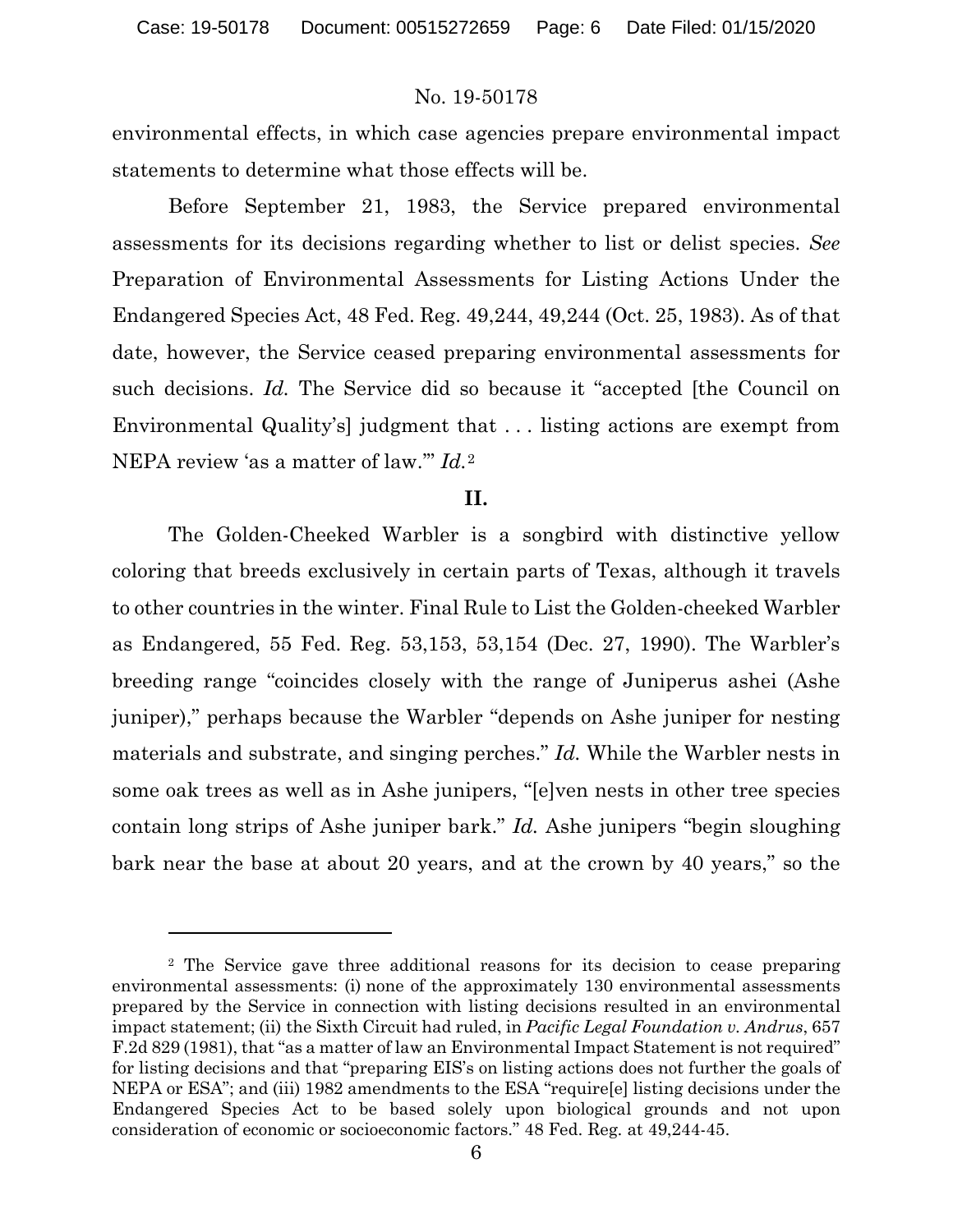"presence of mature Ashe junipers is a major requirement for habitat of goldencheeked warblers." *Id.*

### **A. The Initial Decision to List the Warbler**

In 1990, the Service responded to a petition filed by a private citizen by publishing an emergency rule listing the Warbler as endangered for 240 days. Emergency Rule to List the Golden-cheeked Warbler as Endangered, 55 Fed. Reg. 18,844, 18,844 (May 4, 1990). The Service gave "on-going and imminent habitat destruction" in and around Austin, Texas as the justification for its emergency rule. *Id.* The Service reasoned that "[a] relatively small loss of habitat can contribute to fragmentation of a large area," which "reduces the productivity of the remaining habitat because of increased nest parasitism, and increased predation of eggs, young, and adults." *Id.* 

Alongside the emergency rule, the Service proposed a rule listing the Warbler as endangered on an indefinite basis. Proposed Rule to List the Golden-cheeked Warbler as Endangered, 55 Fed. Reg. 18,846, 18,846 (May 4, 1990). The proposed rule analyzed each of the five factors specified by the ESA for making determinations regarding whether a species is endangered or threatened, but that analysis focused on the destruction of the Warbler's habitat and the fragmentation of that habitat. *Id.* at 18,847. Specifically, the Service found that "[f]ragmentation in urban counties has limited the number of suitable size habitat patches to between 16-46 percent of the total vegetation structurally suitable for warbler use, and in rural areas the values range from 11-44 percent." *Id.* at 18,847-48. In the proposed rule, the Service did not designate any critical habitat areas because the Service concluded that such areas were "not presently determinable." *Id.* at 18,848. The Service did, however, state its intention to "seek additional agency and public input on critical habitat, along with information on the biological status of, and threats to, the golden-cheeked warbler" during the comment period and "to use this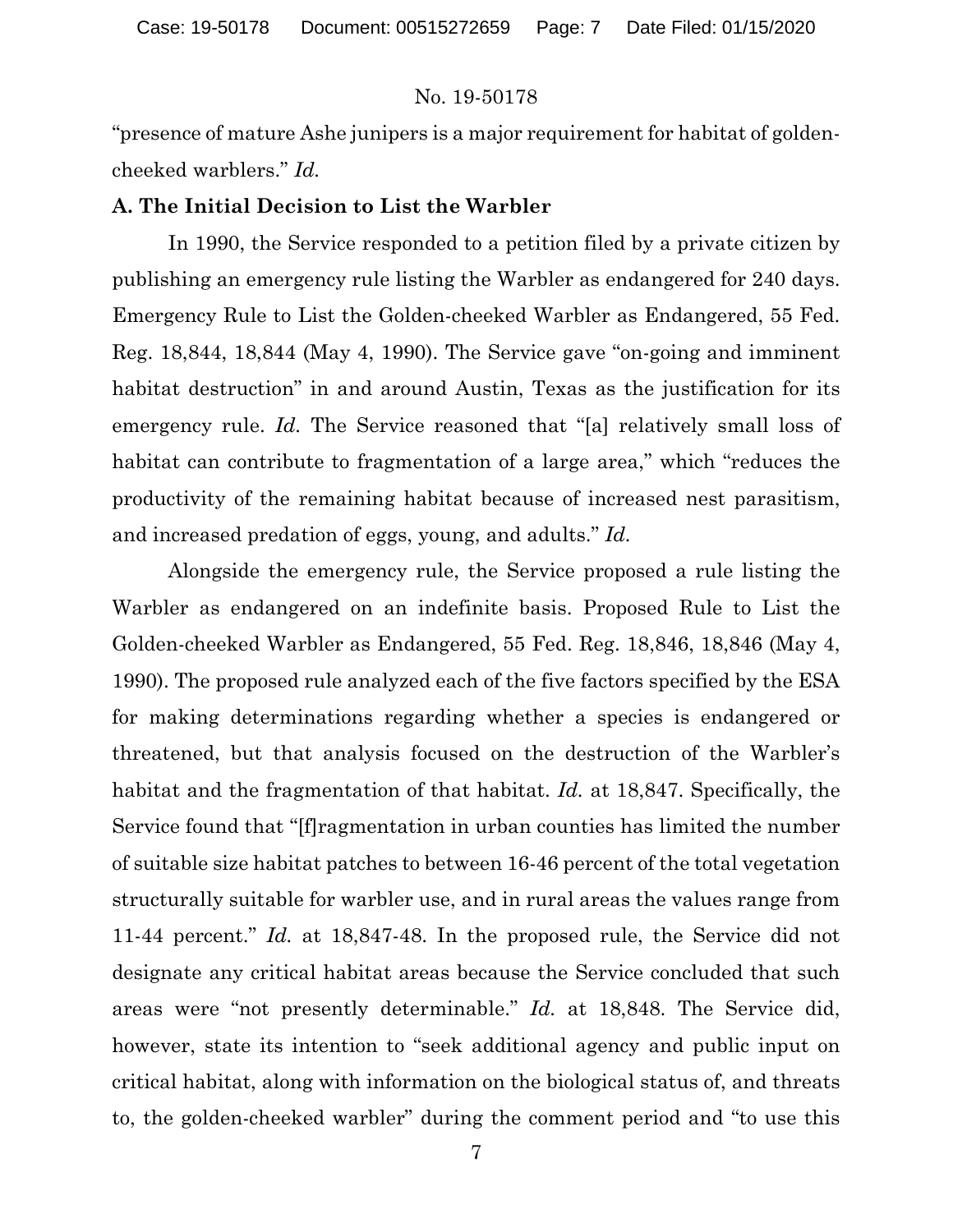and other information in formulating a decision on critical habitat designation." *Id.*

After receiving public comment on the proposed rule, the Service issued a final rule listing the Warbler as an endangered species. Final Rule to List the Golden-cheeked Warbler as Endangered, 55 Fed. Reg. at 53,153. The final rule did not designate critical habitat, because the Service said that "[t]he minimum patch size requirements of the golden-cheeked warbler are not known at this time." *Id.* at 53,159. The Service was "presently funding a study to determine minimum patch size requirements for this species," and the Service acknowledged that it needed to make a critical-habitat designation by May 4, 1992. *Id.* No such designation was ever made.

### **B. The Five-Year Review**

Under the ESA, the Service was required to review the Warbler's status at least once every five years, but the first such review was not completed until August 26, 2014. Austin Ecological Servs. Field Office, U.S. Fish & Wildlife Serv., *Golden-Cheeked Warbler (Setophaga Chrysoparia) 5-Year Review: Summary and Evaluation* 2 (2014), https://www.fws.gov/southwest/es /Documents/R2ES/Golden-cheekedWarbler\_5YrReview\_2014.pdf. That review found that the Warbler "is threatened by ongoing and imminent habitat loss" and noted that a "recent habitat analysis concluded that there had been an estimated 29 percent loss of existing breeding season habitat between 1999- 2001 and 2010-2011." *Id.* at 8. According to the five-year review, "[t]he loss of habitat through activities such as residential development often results in the fragmentation of larger contiguous patches of habitat and increased isolation of habitat patches," which has "been shown to influence habitat quality for woodland songbirds" in various ways. *Id.* at 9. Additionally, the five-year review identified several other ongoing threats to the Warbler: (i) "reduced oak recruitment due to herbivory from native and non-native animals" and "death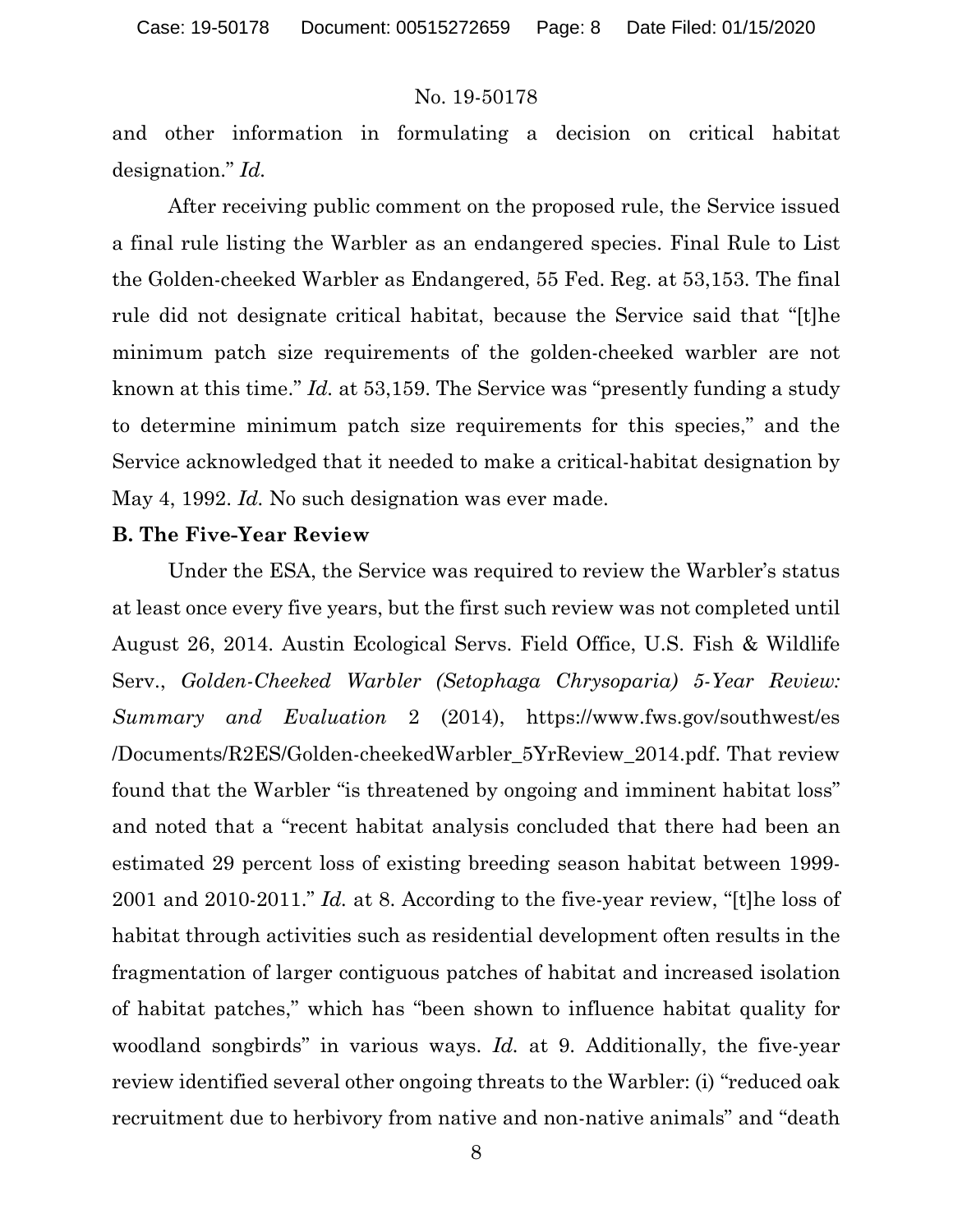of mature oaks from oak wilt," *id.*; (ii) "ongoing destruction and fragmentation of pine-oak forests throughout the [Warbler's] migration and wintering habitat," *id.*; (iii) increased predation caused by habitat fragmentation, *id.* at 11; (iv) increased risk of catastrophic wildfire's in the Warbler's habitat, *id.* at 13; and (v) "accelerating climate change," which "will likely exacerbate existing threats and could result in future threats," *id.* at 14. Synthesizing this information, the five-year review concluded that, "[g]iven the ongoing, widespread destruction of its habitat, [the Warbler] continues to be in danger of extinction throughout its range." *Id.* at 15.

### **C. The Delisting Petition**

On June 29, 2015, a petition to delist the Warbler was filed by a group of petitioners that did not include the General Land Office. Petition to Remove the Golden-Cheeked Warbler from the List of Endangered Species at 2, 7-8 (2015), *available at* https://ecos.fws.gov/docs/petitions/90100/578.pdf. This petition argued that delisting was warranted, because the Warbler population and the Warbler breeding habitat were larger than the Service believed when it initially listed the Warbler. *Id.* at 13-14; *see also id.* at 15 ("The best available scientific data today shows that habitat is at least five times larger and the warbler population is an order of magnitude larger than estimated in 1990."). Additionally, the delisting petition highlighted a 2015 survey, conducted by the Institute of Renewable Natural Resources at Texas A&M, which "summarized the extensive research and analysis that has been performed since 1990 and concluded that the warbler's listing status should be re-examined." *Id.* at 14.

### **D. The Negative Ninety-Day Finding**

After reviewing the delisting petition, the Service found that it "does not provide substantial scientific or commercial information indicating that the petitioned action may be warranted." 90-Day Findings on Two Petitions, 81 Fed. Reg. 35,698, 35,700 (June 3, 2016). Accordingly, the Service did not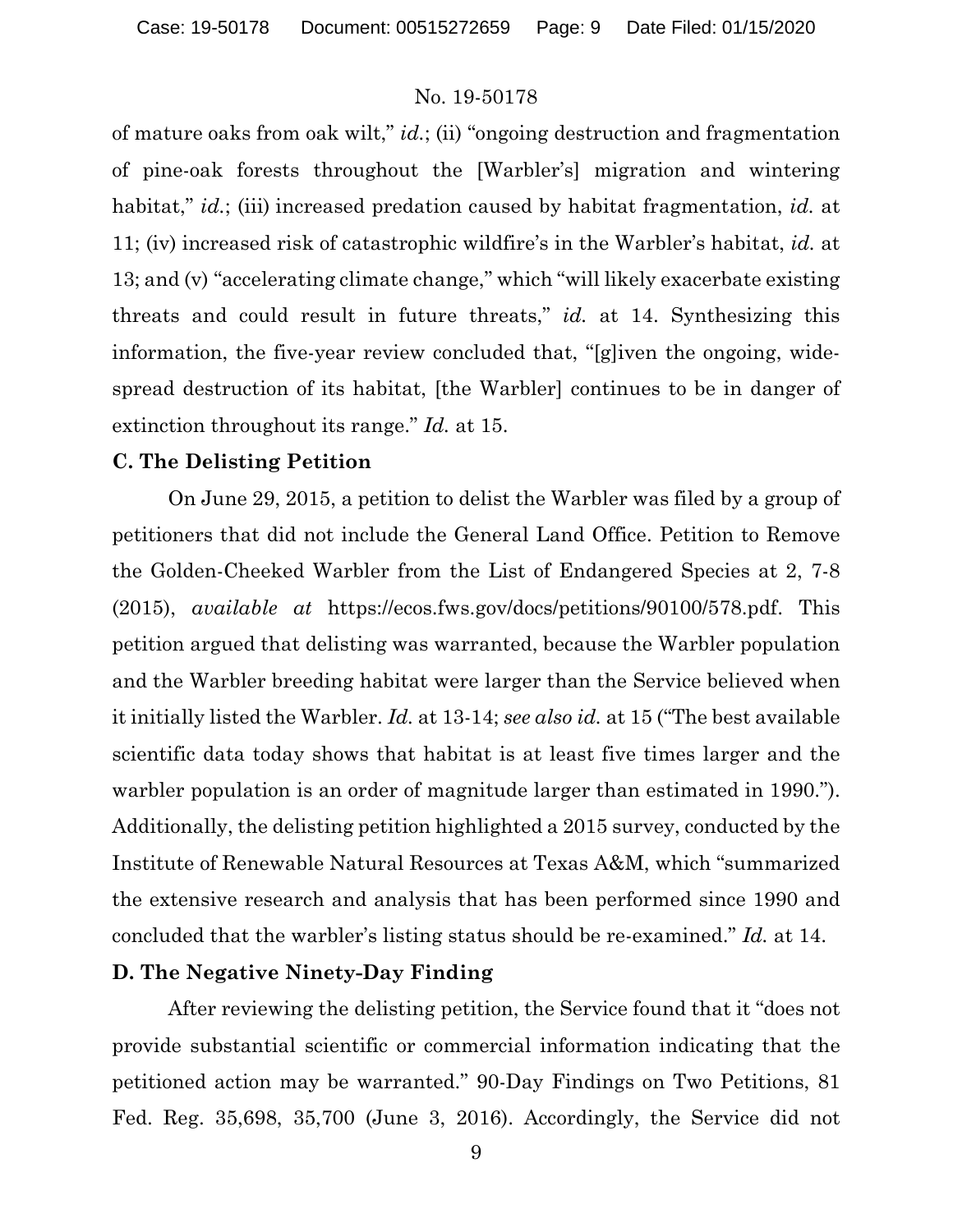initiate a twelve-month review and denied the delisting petition. *Id.* The Service explained its reasoning at greater length in a sixteen-page supplemental document that was mentioned, but not included, in the Federal Register. Austin Ecological Servs. Field Office, U.S. Fish & Wildlife Serv., *90- Day Finding on a Petition to Remove the Golden-Cheeked Warbler from the List of Endangered and Threatened Wildlife* (2016) [hereinafter *Negative Ninety-Day Finding*], https://www.regulations.gov/document?D=FWS-R2-ES-2016 -0062-0003. That document contains a concise summary of the Service's reasoning:

A 5-year review for the golden-cheeked warbler was completed on August 26, 2014, in which we recommended that the current classification as endangered should not change. The petition does not present substantial information not previously addressed in the 2014 5-year review for this species and does not offer any substantial information indicating that the petitioned action to delist the species may be warranted. We acknowledge that the known potential range is more extensive than when the goldencheeked warbler was originally listed. However, threats of habitat loss and habitat fragmentation are ongoing and expected to impact the continued existence of the warbler in the foreseeable future. This and other pertinent information was evaluated in the 2014 5 year review.

### *Id.* at 10.

### **E. The District Court Proceedings**

Following the Service's decision to deny the delisting petition, the General Land Office filed suit against the Service in the United States District Court for the Western District of Texas challenging the Warbler's continued listing as an endangered species. The General Land Office argued that the Service violated the ESA by listing the Warbler as an endangered species without designating the Warbler's critical habitat. It also argued that the Service violated NEPA and its implementing regulations by failing to prepare an environmental assessment or an environmental impact statement in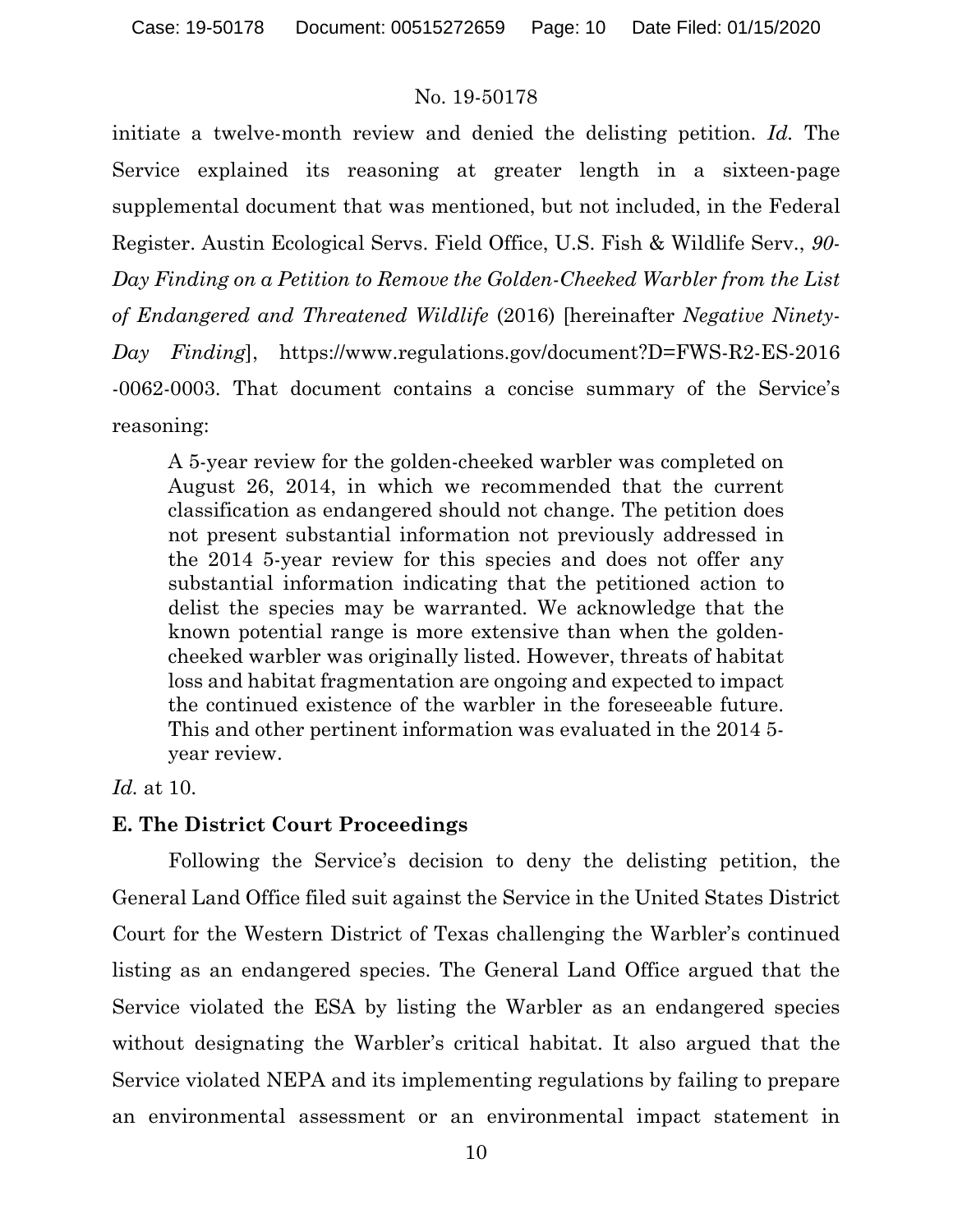connection with the Warbler's initial listing or the decision to deny the delisting petition. Additionally, the General Land Office maintained that the Service's negative ninety-day finding—and, hence, the decision to deny the delisting petition—was arbitrary and capricious because the Service applied the incorrect legal standard.

The district court dismissed, on statute-of-limitations grounds, the General Land Office's ESA and NEPA claims to the extent that those claims challenged the Service's initial decision to list the Warbler as an endangered species. The district court also dismissed the entirety of the General Land Office's NEPA claim under Rule 12(b)(6) of the Federal Rules of Civil Procedure, reasoning that the Service's initial decision to list the Warbler and its denial of the delisting petition were not subject to NEPA. Finally, the district court granted the Service's motion for summary judgment on the General Land Office's only remaining claim, that the Service's negative ninetyday finding and the resulting denial of the delisting petition were arbitrary and capricious. The General Land Office filed a timely notice of appeal.

### **III.**

The General Land Office raises three issues on appeal: (i) whether its claims challenging the Service's initial decision to list the Warbler are time barred; (ii) whether the Service's listing decisions must comply with NEPA's procedural requirements; and (iii) whether the Service applied the correct legal standard when issuing the negative ninety-day finding and denying the delisting petition. We address each issue in turn.

### **A.**

The General Land Office's claims challenging the Service's initial decision to list the Warbler are time barred. With certain exceptions that are not relevant here, "every civil action commenced against the United States shall be barred unless the complaint is filed within six years after the right of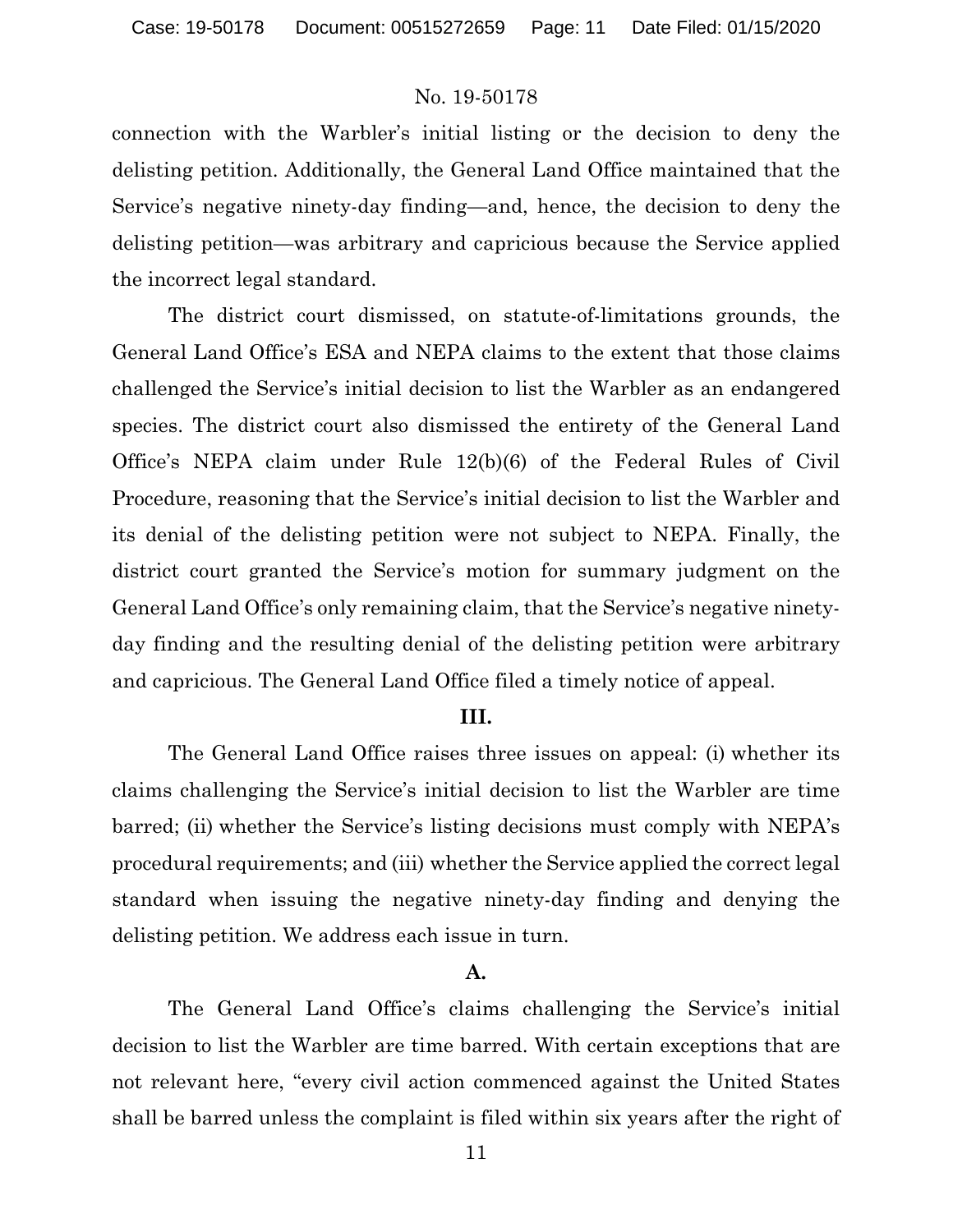action first accrues." 28 U.S.C. § 2401(a). The standard rule is that a cause of action accrues when a plaintiff is first able to file suit and obtain relief. *Doe v. United States*, 853 F.3d 792, 801 (5th Cir. 2017) (citing *Wallace v. Kato*, 549 U.S. 384, 388 (2007)). This timing requirement is jurisdictional, because it is a condition of the United States' waiver of sovereign immunity. *United States v. Kubrick*, 444 U.S. 111, 117-18 (1979). "Whether the Government is entitled to sovereign immunity from suit presents a question of law that we review de novo." *Doe*, 853 F.3d at 797.

According to the General Land Office, the ESA required the Service to designate the Warbler's critical habitat within two years of publishing the proposed rule listing the Warbler as endangered, i.e., by May 4, 1992, but the Service did not do so. It follows that the General Land Office's ESA claim accrued, at the latest, more than two decades before the General Land Office filed suit. Consequently, § 2401(a) bars this claim. *Ctr. for Biological Diversity v. Hamilton*, 453 F.3d 1331, 1335-36 (11th Cir. 2006) (concluding that failure to identify critical habitat is not a continuing violation).

Similarly, NEPA and its implementing regulations impose procedural requirements that must, if applicable, be satisfied before an agency becomes irreversibly committed to taking a particular action. *See Sierra Club v. Peterson*, 717 F.2d 1409, 1414 (D.C. Cir. 1983) ("NEPA requires an agency to evaluate the environmental effects of its action at the point of commitment.").<sup>[3](#page-11-0)</sup> If the Service violated NEPA, that violation was complete—and the General

 $\overline{a}$ 

<span id="page-11-0"></span><sup>&</sup>lt;sup>3</sup> If it were otherwise, NEPA would not "ensure<sup>[]</sup> that the agency, in reaching its decision, will have available, and will carefully consider, detailed information concerning significant environmental impacts" of a proposed action or "guarantee[] that the relevant information will be made available to [a] larger audience that may also play a role in both the decisionmaking process and the implementation of that decision." *Dep't of Transp. v. Public Citizen*, 541 U.S. 752, 768 (2004) (quoting *Robertson v. Methow Valley Citizens Council*, 490 U.S. 332, 349 (1989)).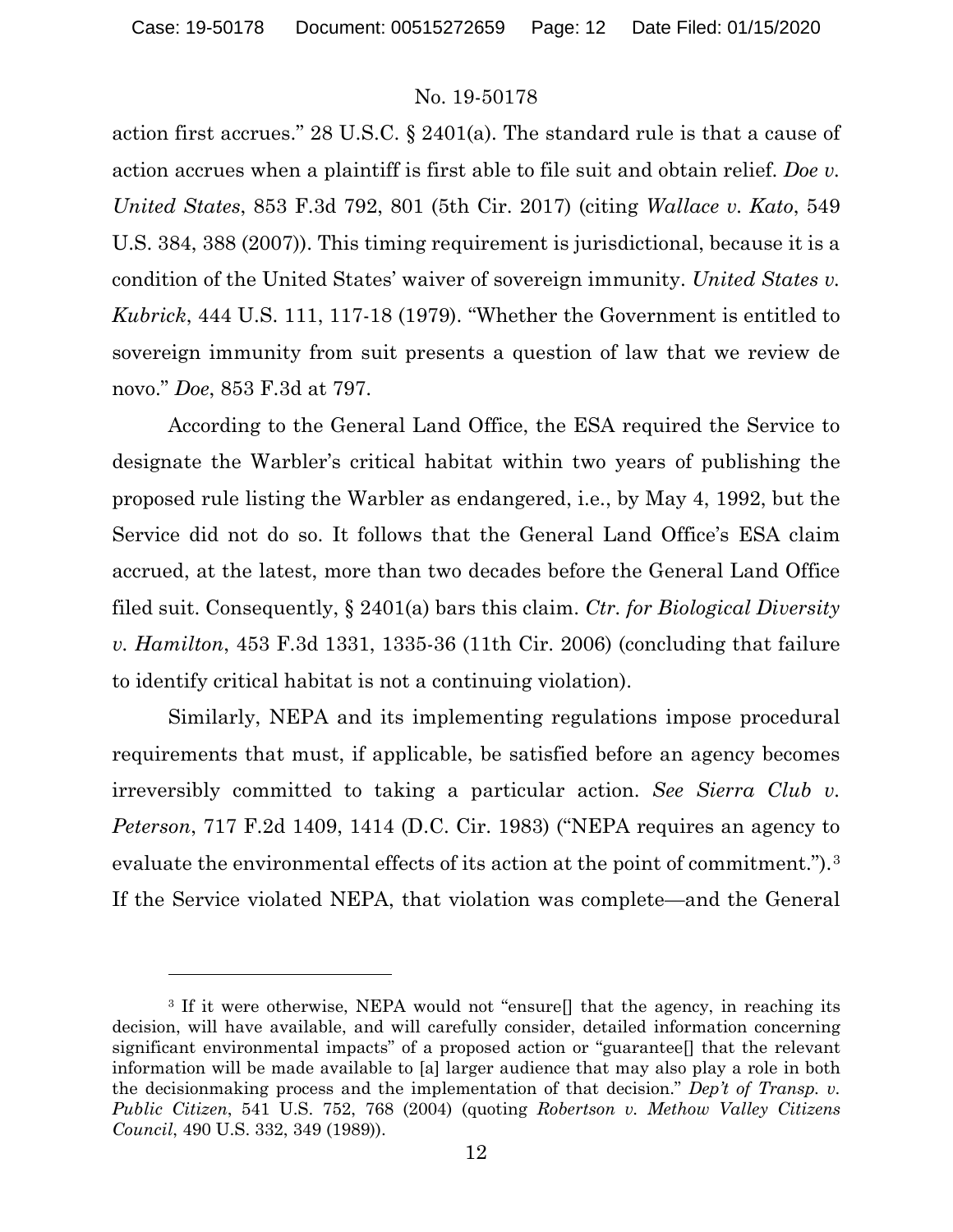Land Office's claim accrued—no later than December 27, 1990, when the Service's decision to list the Warbler became final. *See Davis Mountains Trans-Pecos Heritage Ass'n v. Fed. Aviation Admin.*, 116 F. App'x 3, 17 (5th Cir. 2004) (concluding that a NEPA claim accrued when an agency "failed to do something required by NEPA"). Consequently, to the extent that the General Land Office's NEPA claim challenges the Service's initial decision to list the Warbler, that claim is barred by  $\S 2401(a)$ .

The General Land Office attempts to render its claims timely by framing them as ongoing failures to act and then invoking the continuing violation doctrine, but that attempt is unavailing. The continuing violation doctrine does not apply to claims based on discrete actions, *Doe*, 853 F.3d at 802, or to "failures to act" that are properly characterized "as discrete events, not as ongoing, durational conditions." *Texas v. United States*, 891 F.3d 553, 564 (5th Cir. 2018). Further, if "an agency is compelled by law to act within a certain time period" but fails to do so, that failure qualifies as a "discrete agency action." *Norton v. S. Utah Wilderness All.*, 542 U.S. 55, 65-66 (2004). As we have already described, the General Land Office's claims challenging the Service's initial decision to list the Warbler are based on alleged failures to take actions required by the ESA and NEPA before statutory deadlines.

### **B.**

While we lack jurisdiction over the General Land Office's untimely challenge to the Service's decision to list the Warbler, we can consider the merits of the General Land Office's NEPA claim to the extent that this claim challenges the Service's 2016 decision to deny the delisting petition. The district court's decision dismissing that claim under Rule 12(b)(6) is subject to de novo review. *Ctr. for Biological Diversity, Inc. v. BP Am. Prod. Co.*, 704 F.3d 413, 421 (5th Cir. 2013). Because NEPA's procedural requirements do not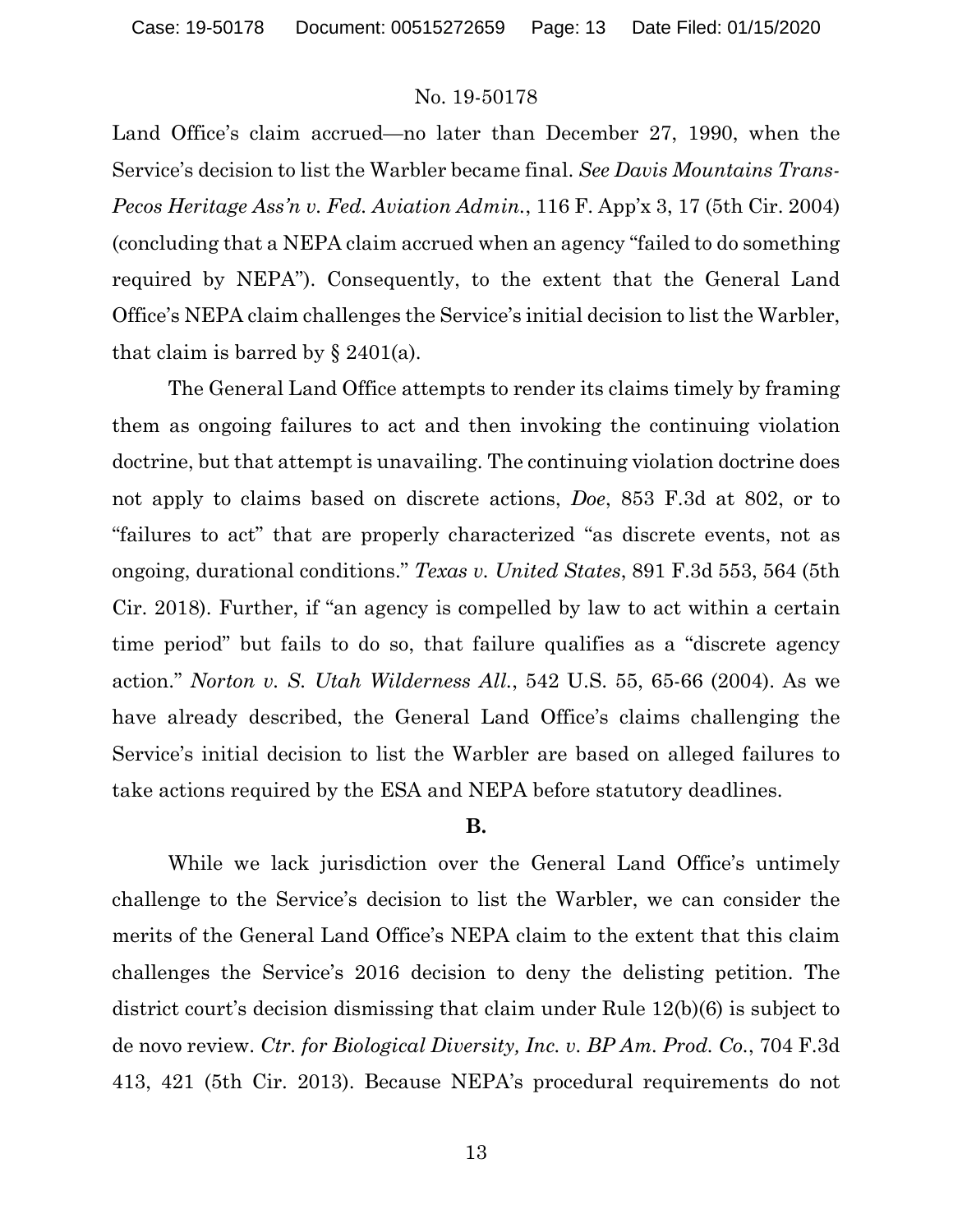apply to the Service's listing decisions, we conclude that the district court's decision was correct.

NEPA does not require agencies to prepare an environmental impact statement if the agency's discretion is constrained by law such that it could not consider the information that would be contained in such a statement as part of its decisionmaking process. *Dep't of Transp. v. Public Citizen*, 541 U.S. 752, 769-70 (2004). This result flows from the fact that "inherent in NEPA and its implementing regulations is a 'rule of reason,' which ensures that agencies determine whether and to what extent to prepare an EIS based on the usefulness of any new potential information to the decisionmaking process." Id. at 767. "It would not . . . satisfy NEPA's 'rule of reason' to require an agency to prepare a full EIS due to the environmental impact of an action it could not refuse to perform." *Id.* at 769; *see also id.* at 767 ("Where the preparation of an EIS would serve 'no purpose' in light of NEPA's regulatory scheme as a whole, no rule of reason worth that title would require an agency to prepare an EIS.")

The ESA prohibits the Service from considering the information that would be contained in an environmental impact statement when deciding whether to list or delist a species as endangered or threatened. The ESA carefully details the five biological factors that can render a species endangered or threatened, 16 U.S.C. § 1533(a)(1), and it requires decisions about whether a species is or is not endangered or threatened to be made "solely on the basis of the best scientific and commercial data available," *id.* § 1533(b)(1)(A). As the Sixth Circuit put it decades ago:

[T]he statutory mandate of ESA prevents the [Service] from considering the environmental impact when listing a species as endangered or threatened. . . . The impact statement cannot insure the agency made an informed decision and considered environmental factors where the agency has no authority to consider environmental factors. As far as the determination to list

14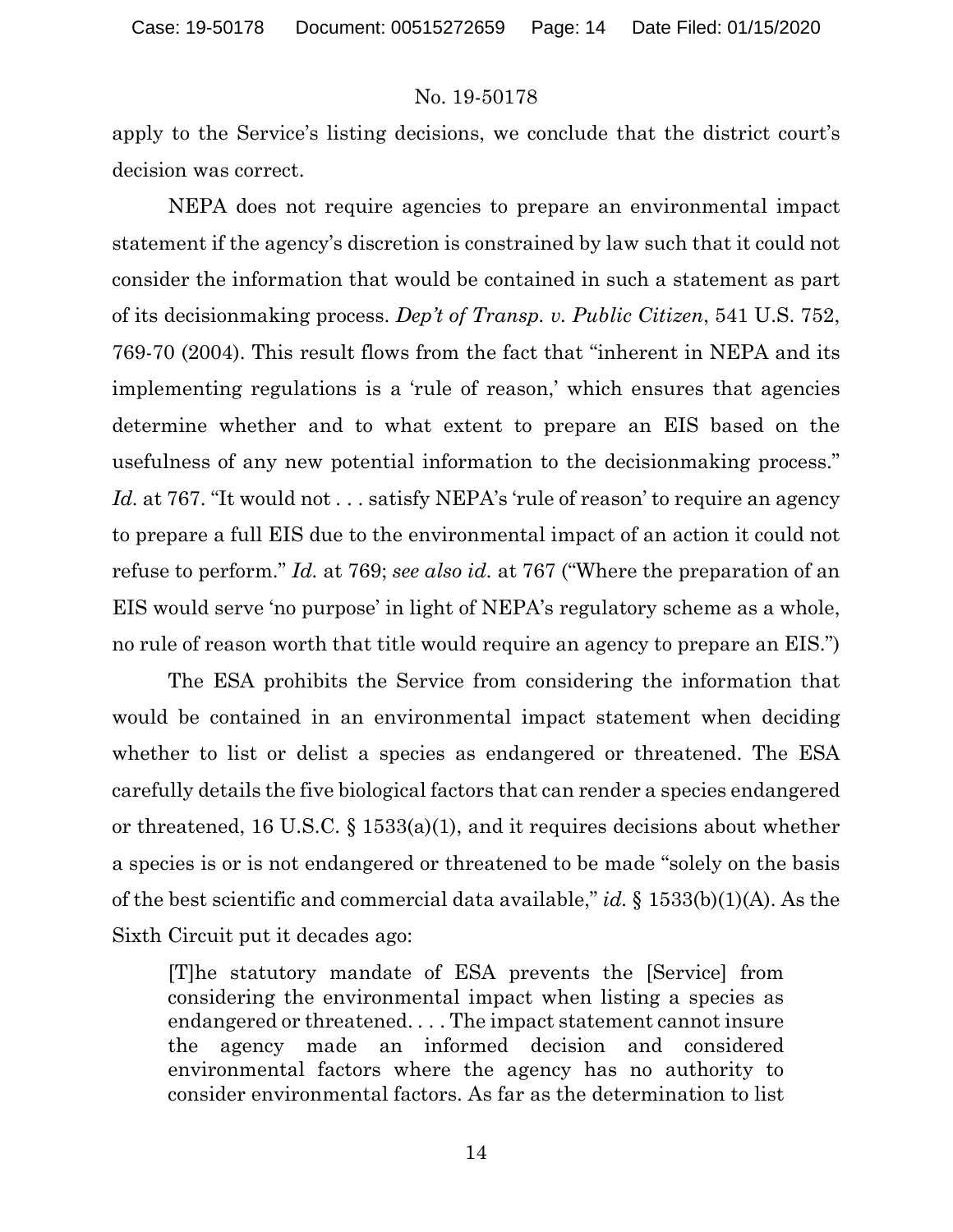a species is concerned, preparing an impact statement is a waste of time.

*Pac. Legal Found. v. Andrus*, 657 F.2d 829, 836 (6th Cir. 1981). Since the Service does not need to prepare environmental impact statements for its listing decisions, environmental assessments—which help agencies figure out whether they need to prepare environmental impact statements—are likewise unnecessary. Consequently, the Service did not violate NEPA or its implementing regulations when it declined to delist the Warbler, and the district court correctly granted the Service's motion to dismiss.

### **C.**

Although the Service's decision to deny the delisting petition did not violate NEPA, that decision was arbitrary and capricious. We review the district court's contrary conclusion de novo. *Sabine River Auth. v. U.S. Dep't of Interior*, 951 F.2d 669, 679 (5th Cir. 1992). An agency decision is "arbitrary, capricious, an abuse of discretion, or otherwise not in accordance with law," 5 U.S.C. § 706(2)(A), if the agency applies an incorrect legal standard, *see Koon v. United States*, 518 U.S. 81, 100 (1996) ("A district court by definition abuses its discretion when it makes an error of law."); *see also Caring Hearts Personal Home Servs., Inc. v. Burwell*, 824 F.3d 968, 977 (10th Cir. 2016) (Gorsuch, J.) ("[A]n agency decision that loses track of its own controlling regulations and applies the wrong rules in order to penalize private citizens can never stand."); *Humane Soc'y of the U.S. v. Pritzker*, 75 F. Supp. 3d 1, 11 (D.D.C. 2014) ("NMFS acted arbitrarily and capriciously in applying an inappropriatelystringent evidentiary requirement at the 90-day stage.").

The Service was required to respond to the delisting petition by conducting a twelve-month review if the petition contained "substantial scientific or commercial information indicating that the petitioned action may be warranted." 16 U.S.C. § 1533(b)(3)(A). Then-applicable regulations specified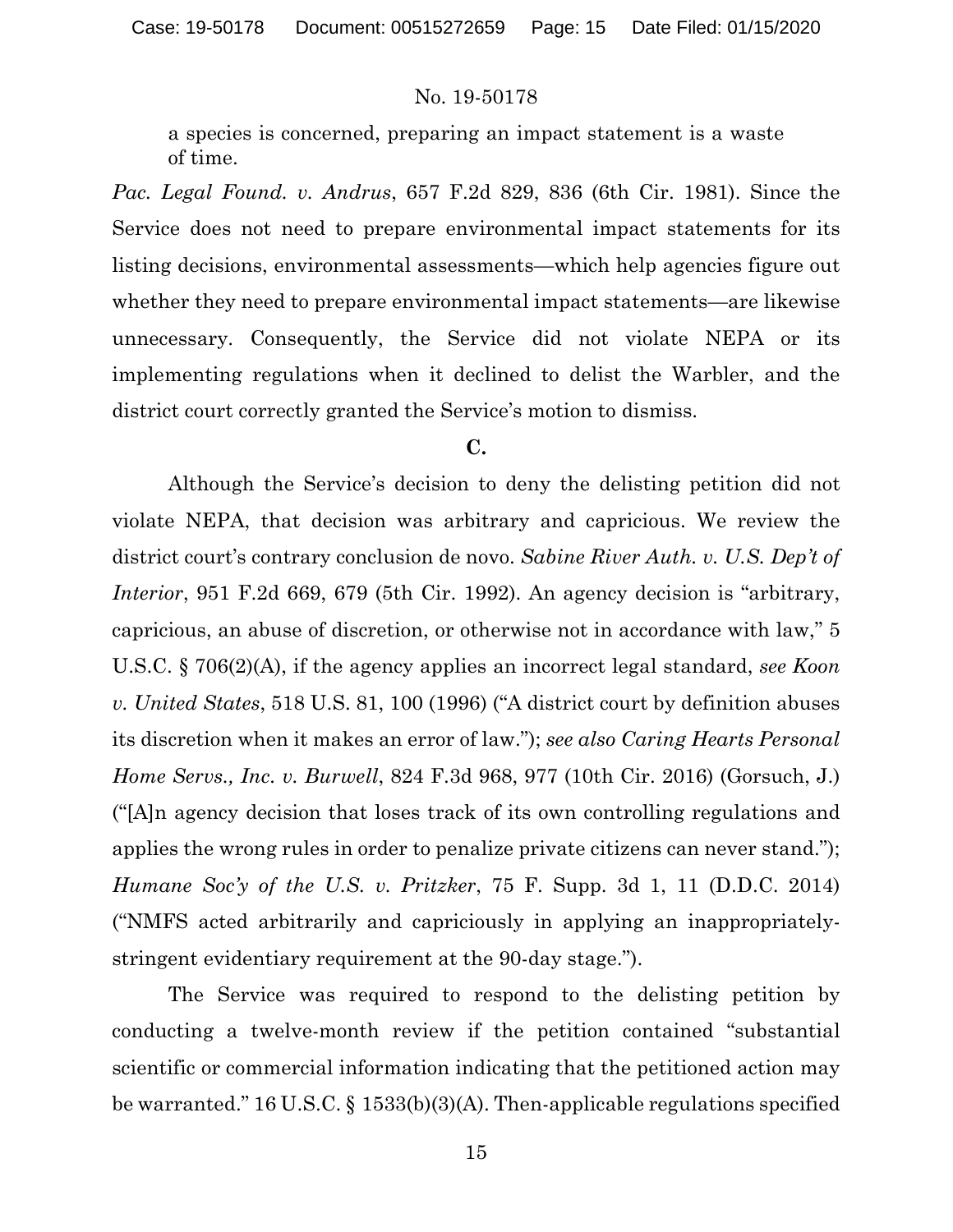that this standard required "that amount of information that would lead a reasonable person to believe that the measure proposed in the petition may be warranted." 50 C.F.R. § 424.14(b)(1) (2014).

The Service *recited* this standard, but a careful examination of its analysis shows that the Service *applied* an inappropriately heightened one. Specifically, to proceed to the twelve-month review stage, the Service required the delisting petition to contain information that the Service had not considered in its five-year review that was sufficient to refute that review's conclusions. *See Negative Ninety-Day Finding*, *supra*, at 2 ("Much of this argument is based on Mathewson *et al.* (2012, p. 1,123) . . . . The Mathewson *et al.* (2012) study was considered by the Service and discussed in our most recent 5-year review for the warbler . . . ."); *id.* at 3 ("This and other pertinent information was evaluated in the 2014 5-year review where we recommended that the species remain listed as in danger of extinction throughout its range (Service 2014, p. 15)."); *id.* at 5 ("Information provided in the petition is refuted by the 2014 5-year review, in which we conclude . . . ."); *id.* at 6 ("The petition does not provide any *new* information indicating that predation is no longer a threat to the warbler." (emphasis added)); *id.* at 9 ("There are additional threats that we evaluated and identified in the 2014 5-year review . . . . The petition did not present any information to address these threats."); *id.* at 10 ("This and other pertinent information was evaluated in the 2014 5-year review."); *id.* ("No *new* information is presented that would suggest that the species was originally listed due to an error in information." (emphasis added)).

The Service thus based its decision to deny the delisting petition on an incorrect legal standard. Consequently, we conclude that the Service's decision was arbitrary and capricious. We therefore vacate that decision and remand for the Service to evaluate the delisting petition under the correct legal standard. *See Sw. Elec. Power Co. v. EPA*, 920 F.3d 999, 1022 (5th Cir. 2019)